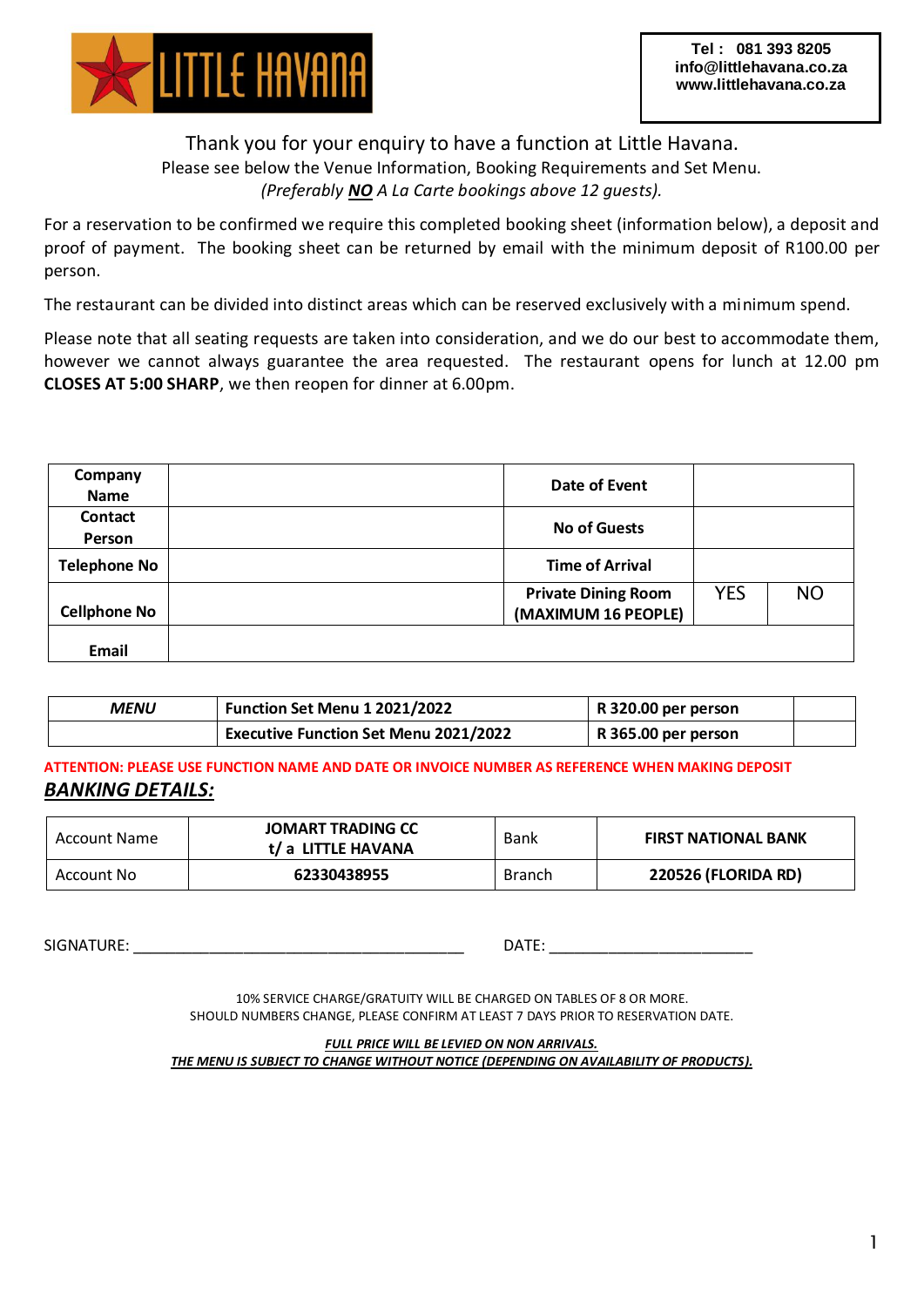

# **FUNCTION SET MENU 1 – 2021/2022**

*(Lunch & Dinner)*

**R320.00 per person** *(Excludes Beverages & 10% Staff Gratuity)*

## **STARTERS** *(choice of 1)*

- **Jalapeno cheese bomb**
- **Mushroom bruschetta with bearnaise**
- **Greek salad**
- **Calamari dusted in flour and oven grilled with lemon garlic butter or peri peri sauce or fried Mediterranean style with a classic tartare**
- **Camembert spring rolls with sweet chilli sauce**
- **Thai spice fish cake, tartar sauce**
- **Peri Peri chicken livers, spicy tomato sauce**

## **MAIN COURSE** *(Choice of 1)*

- **Havana Prime matured 300g beef steak with choice of sauce**
- **Simply grilled line fish, lemon caper butter**
- **300g lemon thyme grilled lamb chops, whole green beans, buttered garlic roast baby potatoes, double thick Greek tzatziki**
- **Slow cooked crispy pork belly, parmesan pesto mash, stir-fried vegetables, apple cider bacon cream, pork crackling**
- **Deboned Per Peri chicken, Havana vegetables and shoestring fries**
- **Vegetable Lasagna**

### **DESSERT** *(Choice of 1)*

- **Chocolate brownie, pecan nuts, ice cream**
- **Panna Cotta, Berry coulis**
- **Crème Brulee of the day**
- **Ice cream and chocolate sauce**

10% SERVICE CHARGE WILL BE CHARGED ON TABLES OF 8 OR MORE. SHOULD NUMBERS CHANGE, PLEASE CONFIRM AT LEAST 7 DAYS PRIOR TO RESERVATION DATE.

### *FULL PRICE WILL BE LEVIED ON NON ARRIVALS.*

*THE MENU IS SUBJECT TO CHANGE WITHOUT NOTICE (DEPENDING ON AVAILABILITY OF PRODUCTS).*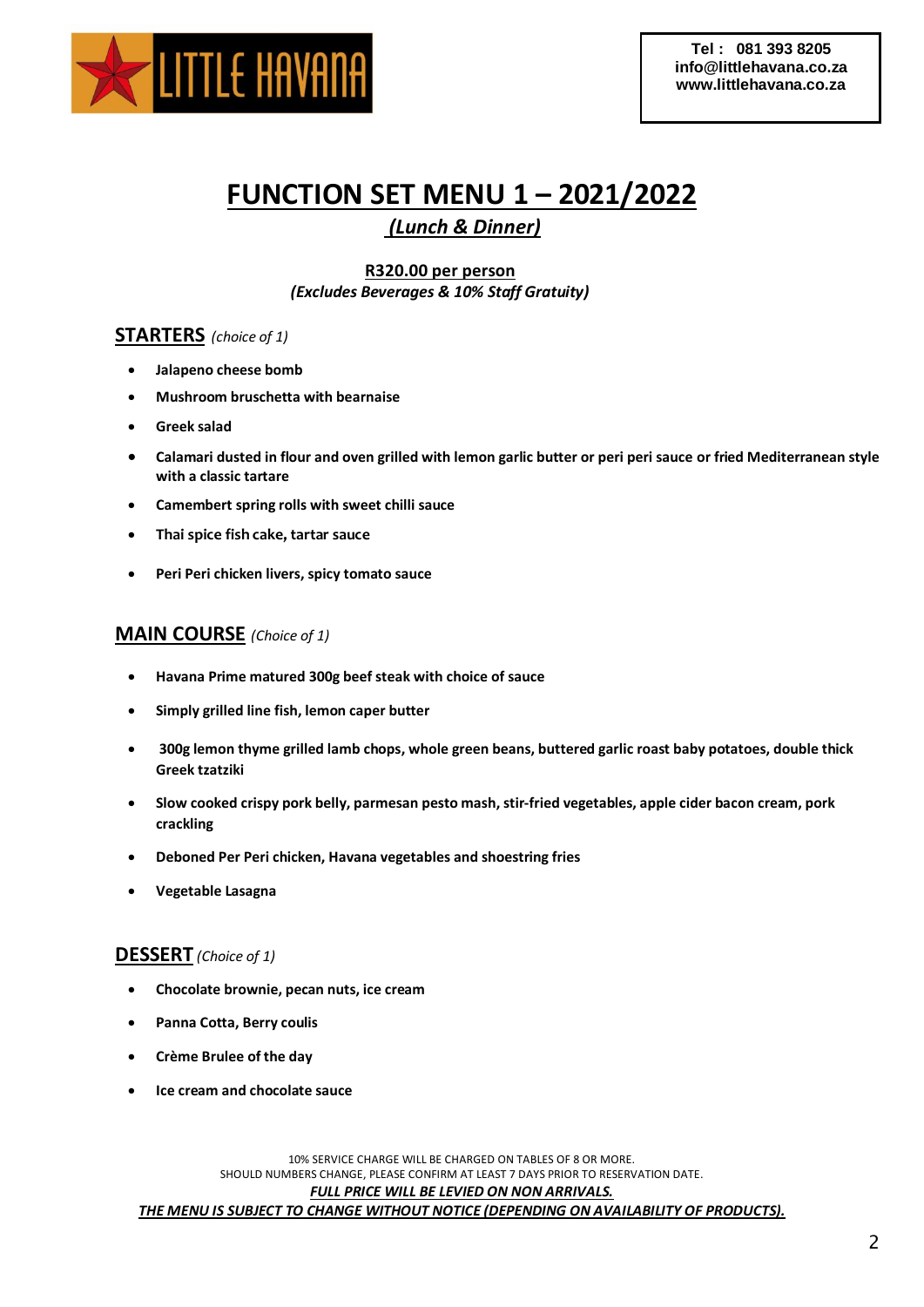

# **EXECUTIVE FUNCTION SET MENU – 2021/2022**

# *(Lunch & Dinner)*

### **R365.00 per person**

*(Excludes Beverages & 10% Staff Gratuity)*

### **STARTERS** *(Choice of 1)*

- **Venison Carpaccio, basil pesto, cashews, olives, rocket & parmesan shavings**
- **Grilled Cuban mojito prawns with minted avocado mousse**
- **Camembert bruschetta with caramelized onion red marmalade**
- **Peri Peri chicken livers, spicy tomato sauce**
- **Calamari dusted in flour and oven grilled with lemon garlic butter or peri peri sauce or fried Mediterranean style with a classic tartare**
- **Feta and Chickpea Salad, Mixed Greens, Cranberries, Roasted Tomato, Sevillana Dressing**

#### **MAIN COURSE** *(Choice of 1)*

- **Havana prime matured beef fillet steak & choice of sauces**
- **Simply grilled line fish, creamy white wine and prawn sauce served with mash**
- **Slow pot roasted lamb shank, buttered garlic & parsley mashed potatoes, Havana vegetables, pinotage red wine, thyme shallot jus**
- **Norwegian salmon fillet, Lemon, caper and cherry tomato butter roasted sweet potato, green beans**
- **Slow cooked crispy pork belly, parmesan pesto mash, stir-fried vegetables, apple cider bacon cream, pork crackling**
- **Deboned Per Peri chicken, grilled prawns, Havana vegetables and shoestring fries**
- **Vegetable Thai Green Curry**

#### **DESSERT** *(Choice of 1)*

- **Crème Brulee of the day**
- **Chocolate Brownie, pecan nuts, ice cream**
- **Duo of Lemon Cheese and Mouse Cake, Berry Coulis**
- **Ice cream and chocolate sauce**